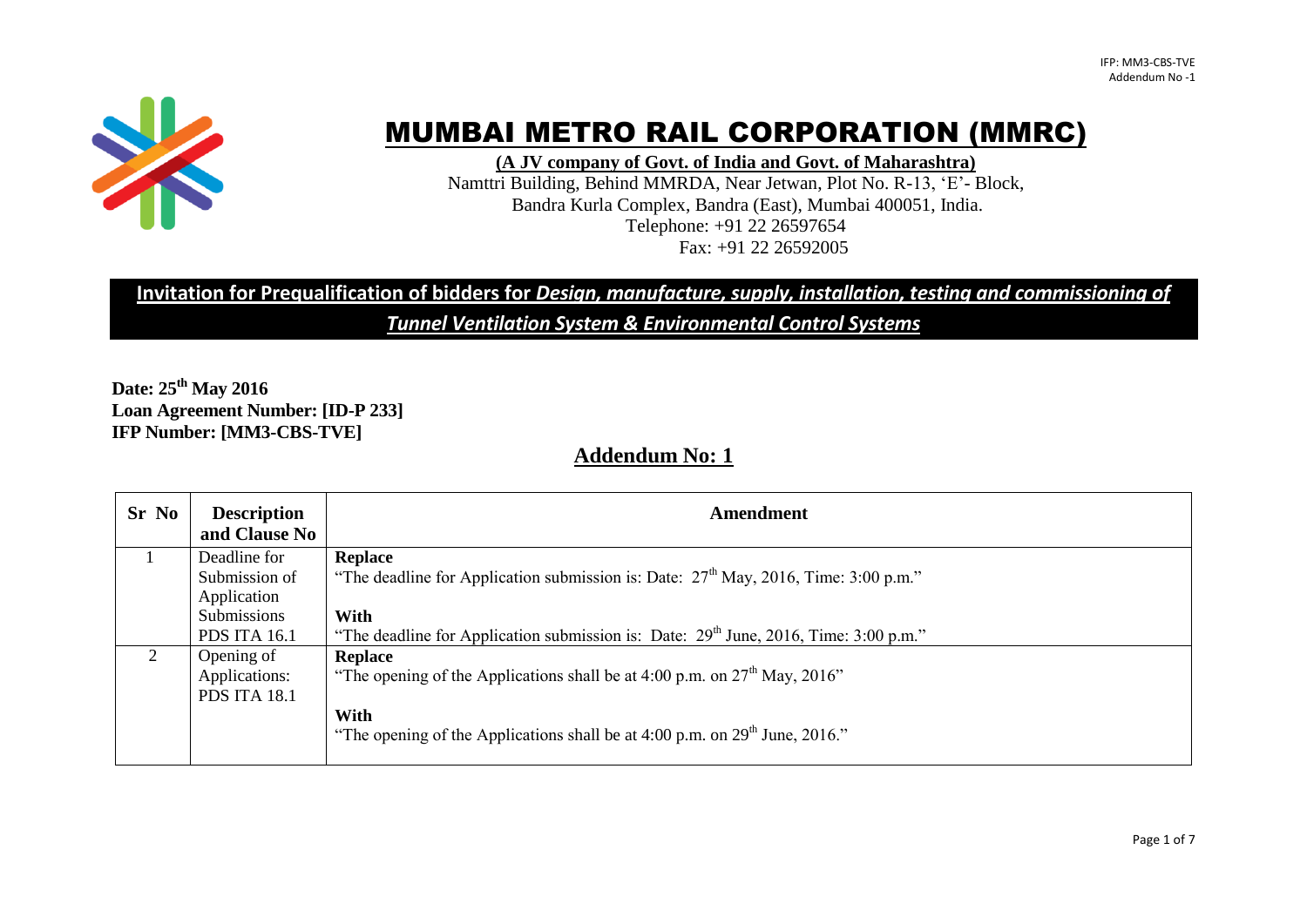| Sr No          | <b>Description</b><br>and Clause No                                                                                 | <b>Amendment</b>                                                                                                                                                                                                                                                                                                                                                                                                                                                                                                                                                                                                                                                                                                                                                                                                                                                                                                                                                                                                                                                                                                                                                                                                                                                                                      |
|----------------|---------------------------------------------------------------------------------------------------------------------|-------------------------------------------------------------------------------------------------------------------------------------------------------------------------------------------------------------------------------------------------------------------------------------------------------------------------------------------------------------------------------------------------------------------------------------------------------------------------------------------------------------------------------------------------------------------------------------------------------------------------------------------------------------------------------------------------------------------------------------------------------------------------------------------------------------------------------------------------------------------------------------------------------------------------------------------------------------------------------------------------------------------------------------------------------------------------------------------------------------------------------------------------------------------------------------------------------------------------------------------------------------------------------------------------------|
| 3              | Section III<br>Qualification<br>Criteria and<br>Requirements<br>3.2 Average<br><b>Annual Turnover</b><br>Page QCR-6 | <b>Replace</b><br>For one (1) contract package<br>The average annual turnover as a prime contractor (defined as billing for TVS/ECS contracts in progress or<br>completed) over the last 5 financial years (i.e. financial years whose ending dates are between April 1, 2010 to March<br>31, 2015 for the countries where the financial year ending on 31 <sup>st</sup> March or January'1, 2010 to December'31, 2014 for<br>the countries where the financial year ending on 31 <sup>st</sup> December) must be at least USD 19 million or the equivalent<br>thereof.<br>For two (2) contract packages<br>The value of turnover above shall be replaced with USD 38 million<br>With<br>For one (1) contract package<br>Minimum average annual construction turnover of USD 19 million, calculated as total certified payments received for<br>contracts in progress and/or completed, within the last 5 years, divided by 5 years (i.e financial years between April 1,<br>2010 to March 31, 2015 for the countries where the financial year ending on $31^{st}$ March or January'1, 2010 to<br>December'31, 2014 for the countries where the financial year ending on $31^{st}$ December).<br>For two $(2)$ contract packages<br>The value of turnover above shall be replaced with USD 38 million |
| $\overline{4}$ | Section III<br>Qualification<br>Criteria and<br>Requirements<br>3. Financial<br>Situation<br>Page QCR-6             | Add in end of 3. Financial Situation:<br><b>Notes for Applicant:</b><br>To bring at par, Turnover values will be escalated by assuming 5% inflation per annum for Indian Rupees and 2%<br>(i)<br>inflation per annum for foreign currency for first 4 years of Turnover values.<br>Wherever audited Financial Statement of financial year ending $31^{st}$ March 2016 or $31^{st}$ December 2015 is<br>(ii)<br>available, the same will be considered.                                                                                                                                                                                                                                                                                                                                                                                                                                                                                                                                                                                                                                                                                                                                                                                                                                                |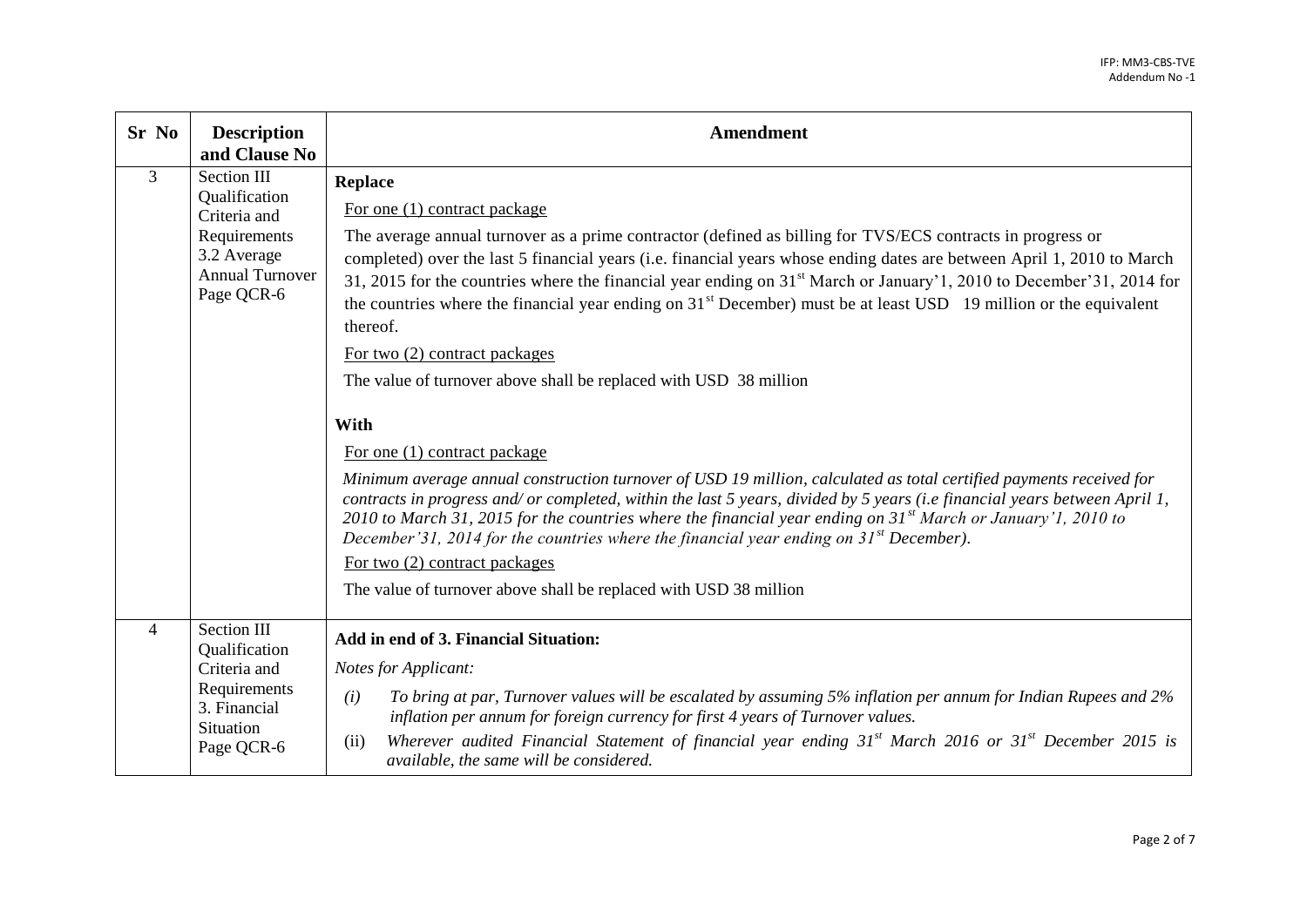| Sr No          | <b>Description</b><br>and Clause No                                                                                          | Amendment                                                                                                                                                                                                                                                                                                                                                                                                                                                                                                                                                                                                                                                                                                                                                                                                                                                                                                                                                                                                                                                                                                                                                                                                                                                                    |
|----------------|------------------------------------------------------------------------------------------------------------------------------|------------------------------------------------------------------------------------------------------------------------------------------------------------------------------------------------------------------------------------------------------------------------------------------------------------------------------------------------------------------------------------------------------------------------------------------------------------------------------------------------------------------------------------------------------------------------------------------------------------------------------------------------------------------------------------------------------------------------------------------------------------------------------------------------------------------------------------------------------------------------------------------------------------------------------------------------------------------------------------------------------------------------------------------------------------------------------------------------------------------------------------------------------------------------------------------------------------------------------------------------------------------------------|
| $\overline{5}$ | Section III<br>Qualification<br>Criteria and<br>Requirements<br>4.2 (a) Specific<br>Construction<br>Experience<br>Page QCR-7 | <b>Replace</b><br>A minimum number of two (2) similar contracts that have been satisfactorily and substantially <sup>(ii)</sup> completed as a prime<br>contractor (single entity or JV member) <sup>(iii)</sup> for 10 years between 1 <sup>st</sup> January 2006 and 31 <sup>st</sup> December 2015.<br>The similarity shall be based on the physical size, complexity, methods /technology or other characteristics as described in<br>Section VI, Scope of Works.<br>With<br>A minimum number of two (2) similar contracts that have been satisfactorily and substantially <sup>(ii)</sup> completed as a prime<br>contractor (single entity or JV member) <sup>(iii)</sup> for 10 years between 1 <sup>st</sup> January 2006 and 31 <sup>st</sup> December 2015.<br>The similarity shall be defined as "A single contract with Air conditioning system of minimum capacity 2000TR for project                                                                                                                                                                                                                                                                                                                                                                           |
|                |                                                                                                                              | MRT/ Railways/ Airports/ Ports/ Big Hospitals etc and/or Tunnel ventilation system of 2.5km tunnel for MRT/ Railways/<br>Highways".                                                                                                                                                                                                                                                                                                                                                                                                                                                                                                                                                                                                                                                                                                                                                                                                                                                                                                                                                                                                                                                                                                                                          |
| 6              | Section III<br>Qualification<br>Criteria and<br>Requirements<br>4.2 (b) Specific<br>Experience<br>Page QCR-8, 9,<br>10       | <b>Replace</b><br>For the above or other contracts executed during the period stipulated in 4.2 (a) above, a minimum construction experience,<br>as prime contractor, management contractor, or subcontractor, in the following key activities:<br>For one (1) contract package<br>(a) Detail Engineering, Manufacture, Supply, Installation, Testing and commissioning of large Environmental Control<br>System of large infrastructure projects/ U/G works completed in last 10 years of any of the following value:-<br>One work of more than USD 19 million and above<br>(i)<br>$\alpha$ <sup>r</sup><br>(ii) Average value of 2 works - USD 12 million and above or<br>(iii) Average value of 3 works - USD 9 million and above<br>(b) Detail Engineering, Manufacture, Supply, Installation, Testing and commissioning of Tunnel Ventilation System of<br>large infrastructure projects/ U/G works completed in last 10 years of any of the following value:-<br>(i) One work of more than - USD 23 million and above or<br>(ii) Average value of 2 works - USD 14 million and above or<br>(iii) Average value of 3 works - USD 11 million and above<br>(c) Electrical Systems for MRTS/Railway/Airports/large infrastructure projects<br>For two (2) contract package |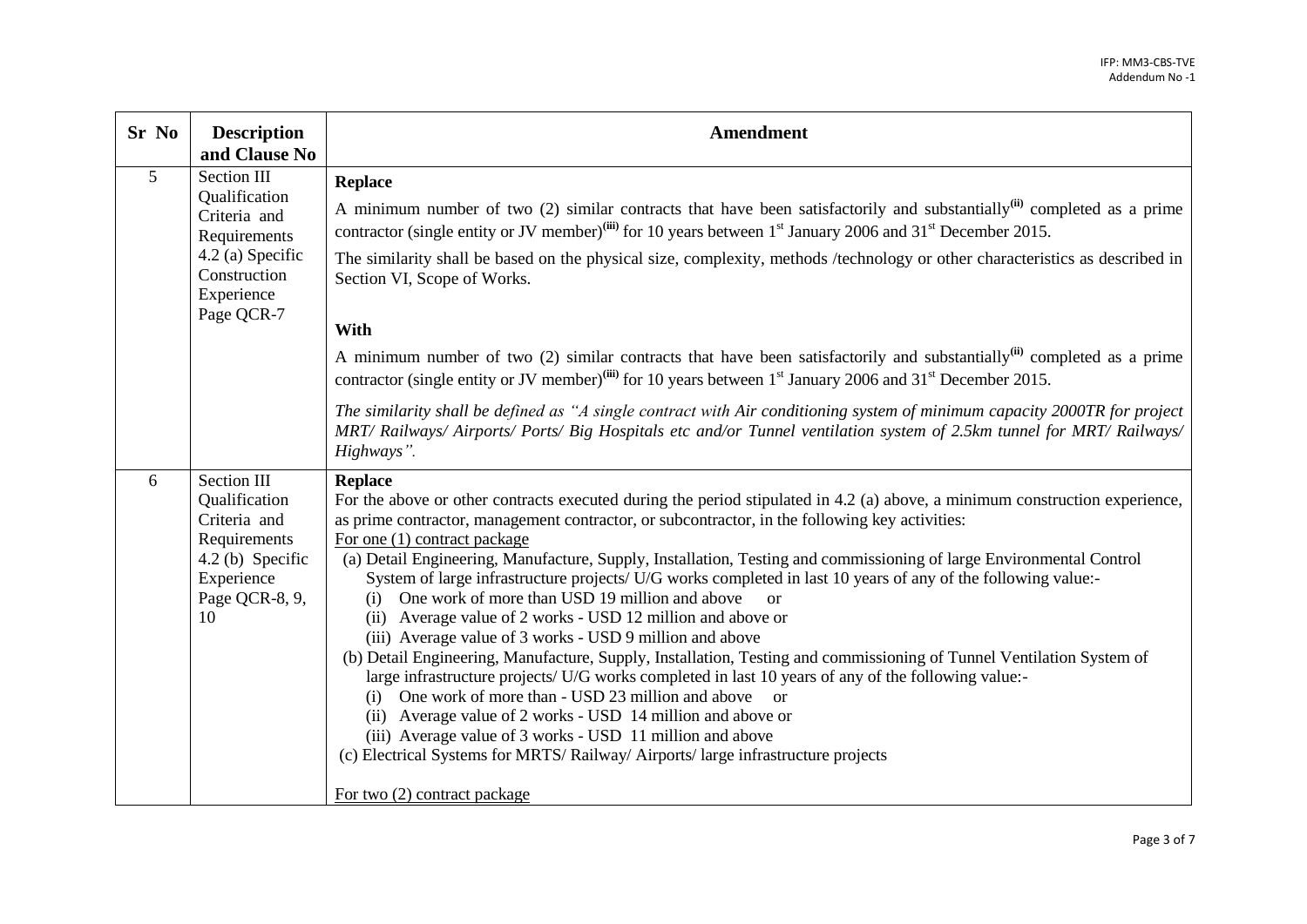| Sr No | <b>Description</b><br>and Clause No | <b>Amendment</b>                                                                                                                                                                                                                                                                                                                                                                                                                                                                                                                                                                                                                                                                                                                                                                                                                                                                                                                                                                                                                                                                                                                                                                                                                                                                                                                      |
|-------|-------------------------------------|---------------------------------------------------------------------------------------------------------------------------------------------------------------------------------------------------------------------------------------------------------------------------------------------------------------------------------------------------------------------------------------------------------------------------------------------------------------------------------------------------------------------------------------------------------------------------------------------------------------------------------------------------------------------------------------------------------------------------------------------------------------------------------------------------------------------------------------------------------------------------------------------------------------------------------------------------------------------------------------------------------------------------------------------------------------------------------------------------------------------------------------------------------------------------------------------------------------------------------------------------------------------------------------------------------------------------------------|
|       |                                     | (a) Detail Engineering, Manufacture, Supply, Installation, Testing and commissioning of large Environmental Control<br>System of large infrastructure projects/ U/G works completed in last 10 years of any of the following value:-<br>(i) One work of more than USD 38 million and above or<br>(ii) Average value of 2 works - USD 24 million and above or<br>(iii) Average value of 3 works - USD 18 million and above<br>(b) Detail Engineering, Manufacture, Supply, Installation, Testing and commissioning of Tunnel Ventilation System of<br>large infrastructure projects/ U/G works completed in last 10 years of any of the following value:-<br>(i) One work of more than USD 46 million and above<br>or<br>(ii) Average value of 2 works - USD 28 million and above or<br>(iii) Average value of 3 works - USD 22 million and above<br>(c) The above items (a) and (b) shall include Electrical Systems for MRTS/Railway/Airports/large infrastructure projects                                                                                                                                                                                                                                                                                                                                                          |
|       |                                     | With<br>For the above or other contracts executed during the period stipulated in 4.2 (a) above, a minimum construction experience,<br>as prime contractor, management contractor, or subcontractor, in the following key activities:<br>For one (1) contract package<br>(a) Detail Engineering, Manufacture, Supply, Installation, Testing and commissioning of large Environmental Control<br>System of large infrastructure projects/ U/G works completed in last 10 years of any of the following value:-<br>(i) One work of USD 19 million and above<br>$\alpha$<br>(ii) Two(2) works of USD 12 million each and above or<br>(iii) Three(3) works of USD 9 million <i>each</i> and above<br>(b) Detail Engineering, Manufacture, Supply, Installation, Testing and commissioning of Tunnel Ventilation System of<br>large infrastructure projects/ U/G works completed in last 10 years of any of the following value:-<br>(i) One work of 4.0 km tunnel for MRT/Railways/Highways and above or<br>(ii) Two(2) works of 2.5 km tunnel for MRT/Railways/Highways each and above or<br>(iii) Three(3) works of 1.5km tunnel for MRT/Railways/Highways each and above<br>(c) The above items (a) and (b) shall include Electrical Systems for MRTS/Railway/Airports/large infrastructure projects<br>For two $(2)$ contract package |
|       |                                     | (a) Detail Engineering, Manufacture, Supply, Installation, Testing and commissioning of large Environmental Control<br>System of large infrastructure projects/ U/G works completed in last 10 years of any of the following value:-<br>(i) One work of USD 38 million and above<br><b>or</b>                                                                                                                                                                                                                                                                                                                                                                                                                                                                                                                                                                                                                                                                                                                                                                                                                                                                                                                                                                                                                                         |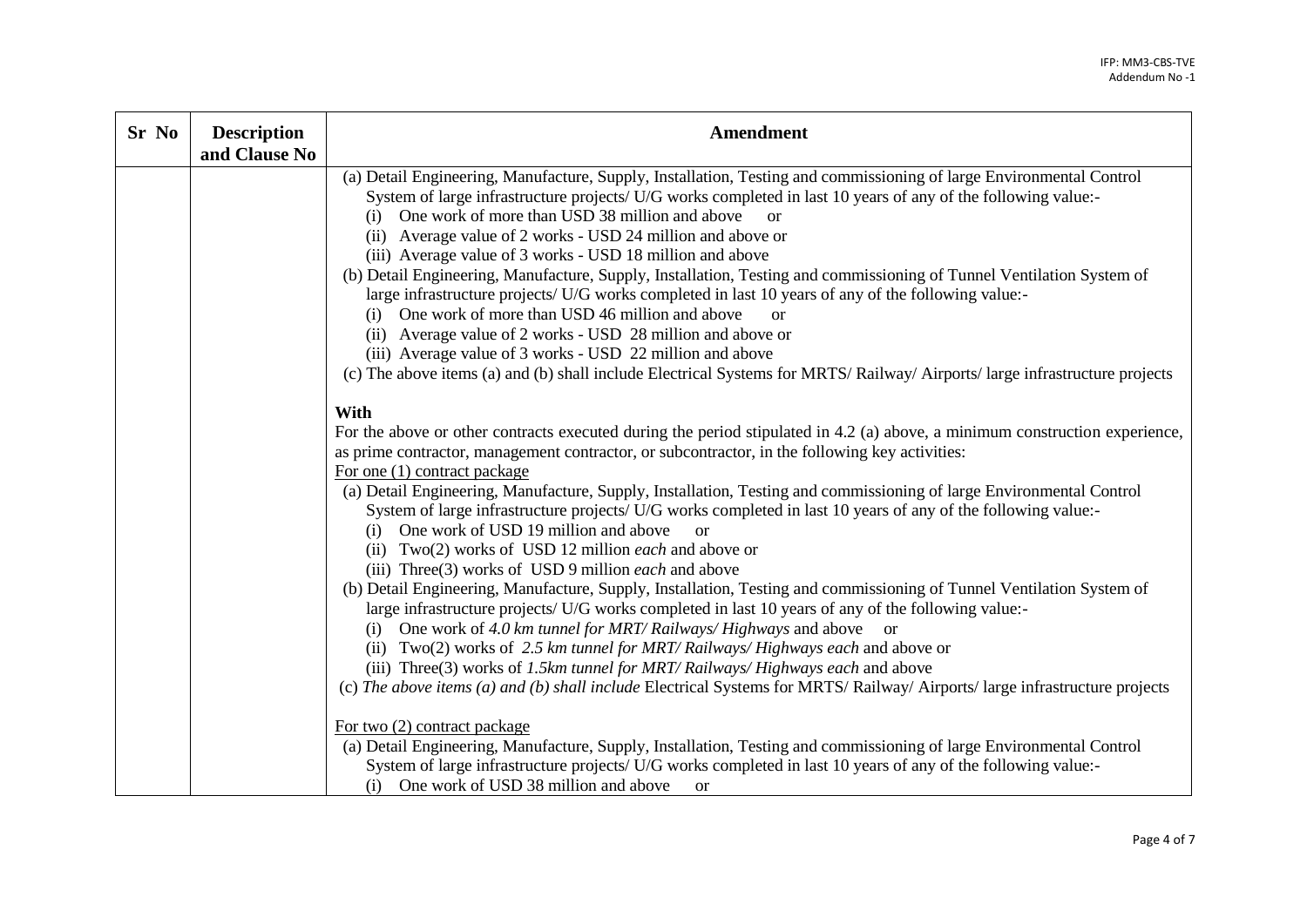| Sr No          | <b>Description</b><br>and Clause No                                                                 | <b>Amendment</b>                                                                                                                                                                                                                                                                                                                                                                                                                                                                                                                                                                                                                                                                                                                          |
|----------------|-----------------------------------------------------------------------------------------------------|-------------------------------------------------------------------------------------------------------------------------------------------------------------------------------------------------------------------------------------------------------------------------------------------------------------------------------------------------------------------------------------------------------------------------------------------------------------------------------------------------------------------------------------------------------------------------------------------------------------------------------------------------------------------------------------------------------------------------------------------|
|                |                                                                                                     | (ii) Two(2) works of USD 24 million <i>each</i> and above or<br>(iii) Three(3) works of USD 18 million <i>each</i> and above<br>(b) Detail Engineering, Manufacture, Supply, Installation, Testing and commissioning of Tunnel Ventilation System of<br>large infrastructure projects/ U/G works completed in last 10 years of any of the following value:-<br>One work of 8.0 km tunnel for MRT/Railways/Highways and above or<br>(i)<br>(ii) Two(2) works of 5.0 km tunnel for MRT/Railways/Highways each and above or<br>(iii) Three(3) works of $3.0$ km tunnel for MRT/Railways/Highways each and above<br>(c) The above items (a) and (b) shall include Electrical Systems for MRTS/Railway/Airports/large infrastructure projects. |
| $\overline{7}$ | Section III<br>Qualification<br>Criteria and<br>Requirements<br>4. Experience<br>Page QCR-10,<br>11 | <b>Notes for the Applicant</b><br>Delete Note (vi)<br>(vi) The Applicant shall have simulation and testing equipment and facilities for full design checking and validation<br>(through load simulation) and for testing of the subsystem once installed on site.<br><b>Add Note (vii)</b><br>(vii) To bring at par, Contract work values will be escalated by assuming 5% inflation per annum for Indian Rupees and<br>2% inflation per annum for foreign currency for first 9 years of contract works values.                                                                                                                                                                                                                           |
| 8              | Section $IV -$<br>Application<br>Forms<br>Page AF-20                                                | Delete Important Notes (1 to 6) on Page AF-20                                                                                                                                                                                                                                                                                                                                                                                                                                                                                                                                                                                                                                                                                             |
| 9              | Section VI.<br>Scope of Works<br>1.Description of<br>Works<br>Page SOW-3,4,5                        | <b>Replace</b><br>1. Description of Works Page SOW-3,4,5<br>With<br>1. Description of Works as per Attachment No. 1 to this Addendum No. 1                                                                                                                                                                                                                                                                                                                                                                                                                                                                                                                                                                                                |
| 10             | Section VI.<br>Scope of Works<br>3. Site and Other<br>Data                                          | Replace in paragraph<br>The high temperature in Mumbai is approximately 30-33 degrees Celsius                                                                                                                                                                                                                                                                                                                                                                                                                                                                                                                                                                                                                                             |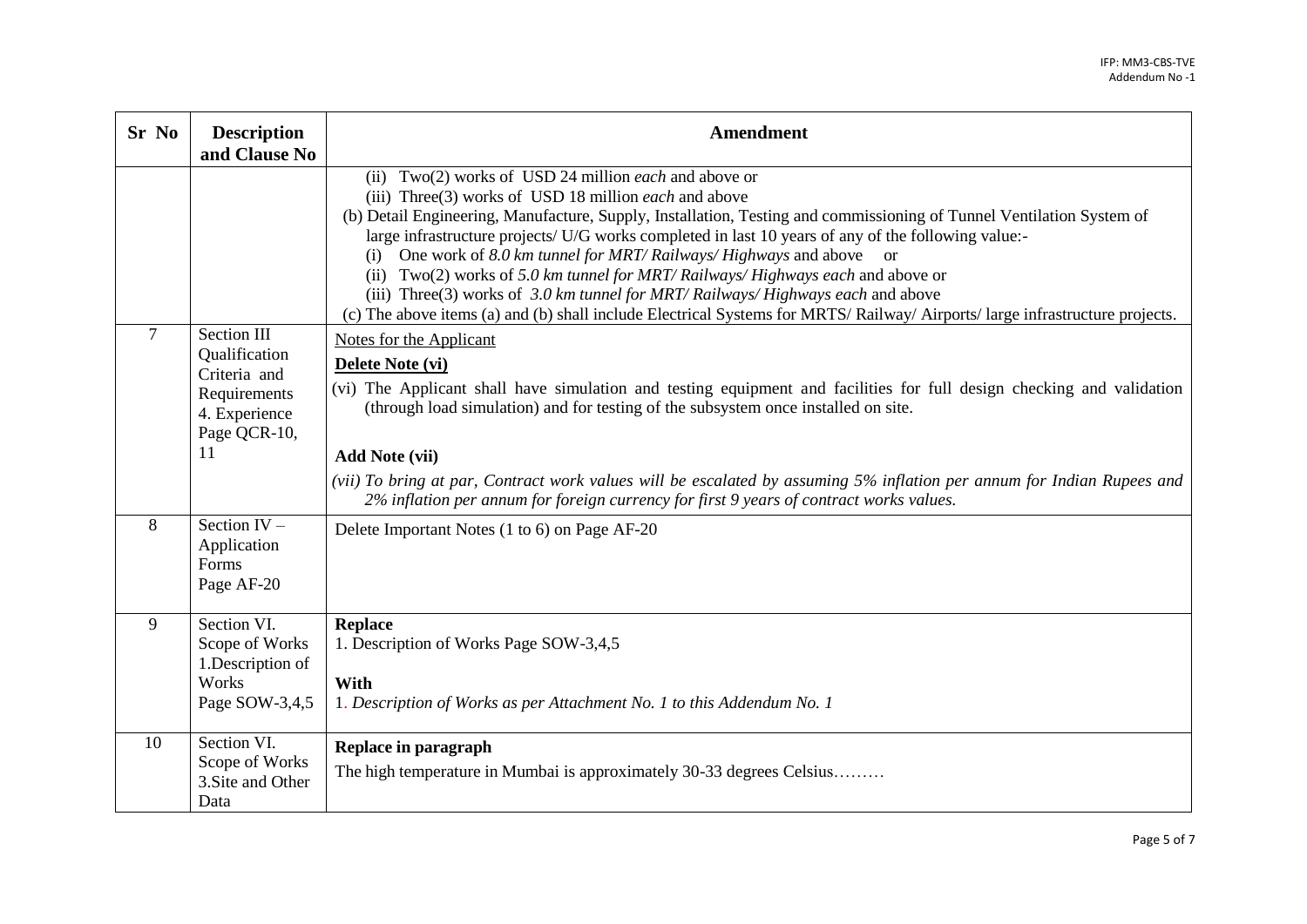| Sr No | <b>Description</b><br>and Clause No                                                                                                                | Amendment                                                                                                                                                                                                                                                                                                                                                                                                                                                                                                                                                                                                                                                                                                                                                                                                                                                                                                                                                                                                                                                                                                                                                                                          |
|-------|----------------------------------------------------------------------------------------------------------------------------------------------------|----------------------------------------------------------------------------------------------------------------------------------------------------------------------------------------------------------------------------------------------------------------------------------------------------------------------------------------------------------------------------------------------------------------------------------------------------------------------------------------------------------------------------------------------------------------------------------------------------------------------------------------------------------------------------------------------------------------------------------------------------------------------------------------------------------------------------------------------------------------------------------------------------------------------------------------------------------------------------------------------------------------------------------------------------------------------------------------------------------------------------------------------------------------------------------------------------|
|       | 1.Mumbai City<br>Profile<br>Page SOW-7                                                                                                             | With<br>The high temperature in Mumbai is approximately 30-37 degrees Celsius                                                                                                                                                                                                                                                                                                                                                                                                                                                                                                                                                                                                                                                                                                                                                                                                                                                                                                                                                                                                                                                                                                                      |
| 11    | Section VI.<br>Scope of Works<br>3. Site and Other<br>Data<br>2. Project<br>Description<br>2.2 Salient<br>features<br>Sr. 10.TVS/ECS<br>Page SOW-9 | <b>Replace</b><br><b>TVS/ECS</b><br><b>Tunnel Ventilation</b><br>(a) Tunnel ventilation and track way exhaust systems utilizing the Tunnel Ventilation Fans (TVF).<br>(b) Tunnel ventilation system with Saccardo nozzle to push smoke to the TVF exhaust point for fire emergency scenarios.<br>(c) Under-Platform Supply Systems (UPSS) consist of Air Handling Units which can provide cool air into the track way for<br>hot days.<br><b>Environmental Control System</b><br>(a) Chilled water cooling system for public areas, offices and plant rooms.<br>(b) Station smoke exhaust system to use TVF plants.<br>With<br><b>TVS/ECS</b><br><b>Tunnel Ventilation</b><br>(a) Tunnel ventilation and track way exhaust systems.<br>(b) Tunnel ventilation system with/without Saccardo nozzle to push smoke to the TVF exhaust point for tunnel fire<br>emergency scenarios.<br>(c) Under-Platform Air Supply Systems (UPASS) consists of Ventilation fans which can provide ambient air into the track<br>way.<br><b>Environmental Control System</b><br>(a) Chilled water cooling system for public areas, offices and plant rooms.<br>(b) Station smoke exhaust system to use $OTE$ plants. |
| 12    | <b>PDS ITA 23.3</b><br>Page PDS-4                                                                                                                  | <b>Replace</b><br>"As stipulated in ITA 1.1, this prequalification exercise shall be for multiple contracts packages. The whole of the works<br>will be divided into three (3) contract packages as under:-                                                                                                                                                                                                                                                                                                                                                                                                                                                                                                                                                                                                                                                                                                                                                                                                                                                                                                                                                                                        |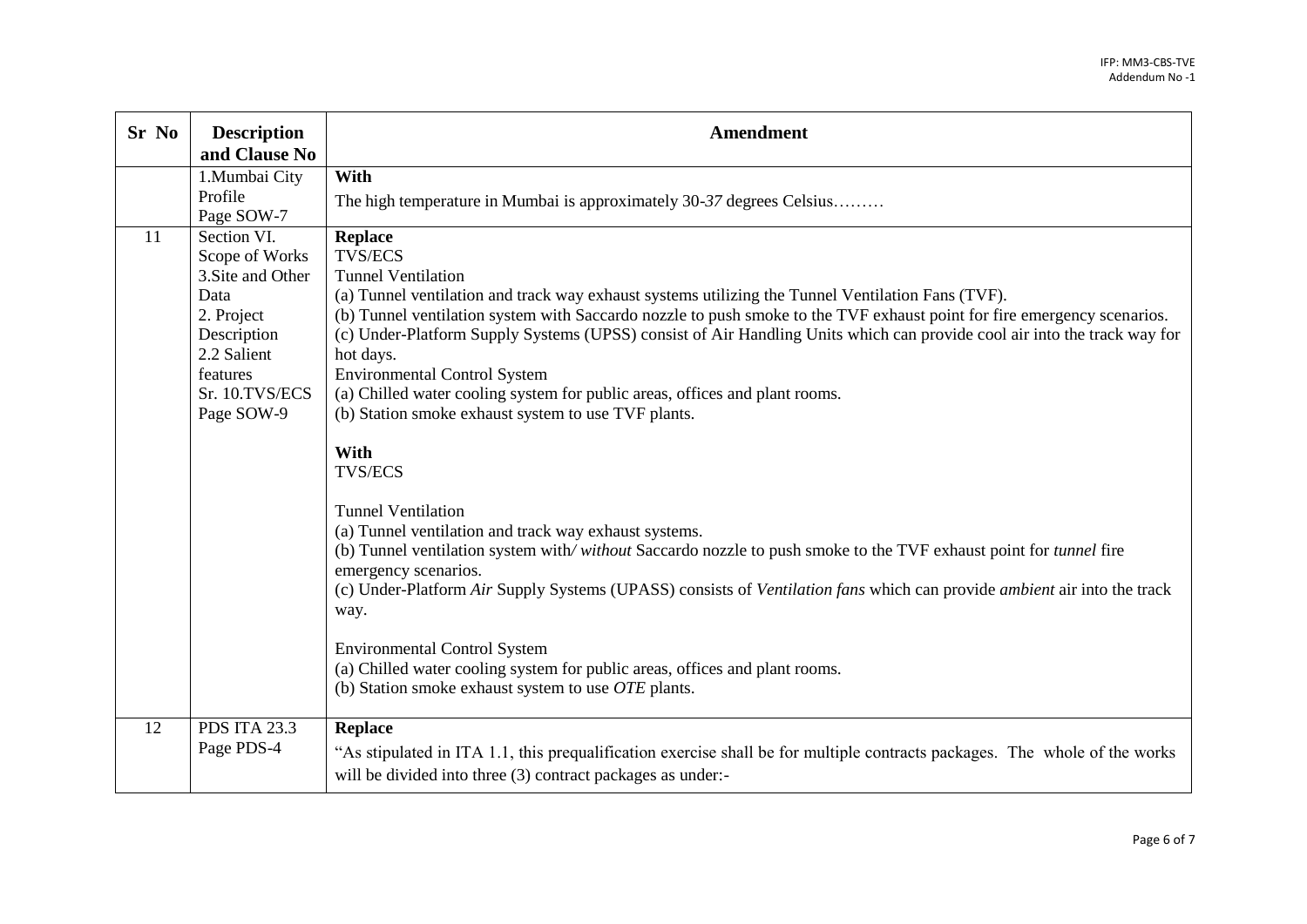| Sr No | <b>Description</b><br>and Clause No | <b>Amendment</b>                                                                                                                                                                                                                                                                                                                                                                                                                                                                                                                                                     |
|-------|-------------------------------------|----------------------------------------------------------------------------------------------------------------------------------------------------------------------------------------------------------------------------------------------------------------------------------------------------------------------------------------------------------------------------------------------------------------------------------------------------------------------------------------------------------------------------------------------------------------------|
|       |                                     | MM3-CBS-TVE-01<br>Lot 1 Aarey (incl) to BKC (incl)                                                                                                                                                                                                                                                                                                                                                                                                                                                                                                                   |
|       |                                     | MM3-CBS-TVE-02<br>Lot 2 BKC (excl) to Science Museum (incl)                                                                                                                                                                                                                                                                                                                                                                                                                                                                                                          |
|       |                                     | MM3-CBS-TVE-03<br>Lot 3 Science Museum (excl) to Cuffe Parade (incl).                                                                                                                                                                                                                                                                                                                                                                                                                                                                                                |
|       |                                     | The Employer will prequalify each Applicant for a maximum contract value (bidding capacity). An Applicant shall be<br>allowed to bid for any contract within his bidding capacity. However, he may only be awarded a maximum number of any<br>2 contracts, provided he meets the aggregated requirements of such contract combination (award capacity).                                                                                                                                                                                                              |
|       |                                     | A bidder's award capacity will be determined during bid evaluation when additional information will be assessed such as<br>(i) current contract commitments, (ii) cash flow capacity, (iii) equipment to be allocated, and (iv) personnel to be<br>submitted will be assessed.                                                                                                                                                                                                                                                                                       |
|       |                                     | It is to be noted that Aarey Station will be at grade $\&$ air-conditioning provision for certain areas to be included."                                                                                                                                                                                                                                                                                                                                                                                                                                             |
|       |                                     | With                                                                                                                                                                                                                                                                                                                                                                                                                                                                                                                                                                 |
|       |                                     | As stipulated in ITA 1.1, this prequalification exercise shall be for multiple contracts packages. The whole of the works<br>will be divided into three (3) contract packages as under:-                                                                                                                                                                                                                                                                                                                                                                             |
|       |                                     | MM3-CBS-TVE-01<br>Lot 1 Aarey (incl) to BKC (incl)                                                                                                                                                                                                                                                                                                                                                                                                                                                                                                                   |
|       |                                     | MM3-CBS-TVE-02<br>Lot 2 BKC (excl) to Science Museum (incl)                                                                                                                                                                                                                                                                                                                                                                                                                                                                                                          |
|       |                                     | MM3-CBS-TVE-03<br>Lot 3 Science Museum (excl) to Cuffe Parade (incl).                                                                                                                                                                                                                                                                                                                                                                                                                                                                                                |
|       |                                     | As a result of this pre-qualification process, a list of pre-qualified applicants will be drawn (separately for one contract<br>package and two contract packages) and pre-qualified applicants will be free to bid for any number of packages. An<br>applicant shall be allowed to bid for any contract within his bidding Capacity. However at the time of award of contract,<br>no bidder will be awarded more than 2 contracts. This decision would be made on the basis of the lowest responsive price-<br>bid combination for all three (3) Contract packages. |
|       |                                     | A bidder's award capacity will be determined during bid evaluation when additional information will be assessed such as<br>(i) current contract commitments, (ii) cash flow capacity, (iii) equipment to be allocated, and (iv) personnel to be<br>submitted will be assessed.<br>It is to be noted that Aarey Station will be at grade $\&$ air-conditioning provision for certain areas to be included.                                                                                                                                                            |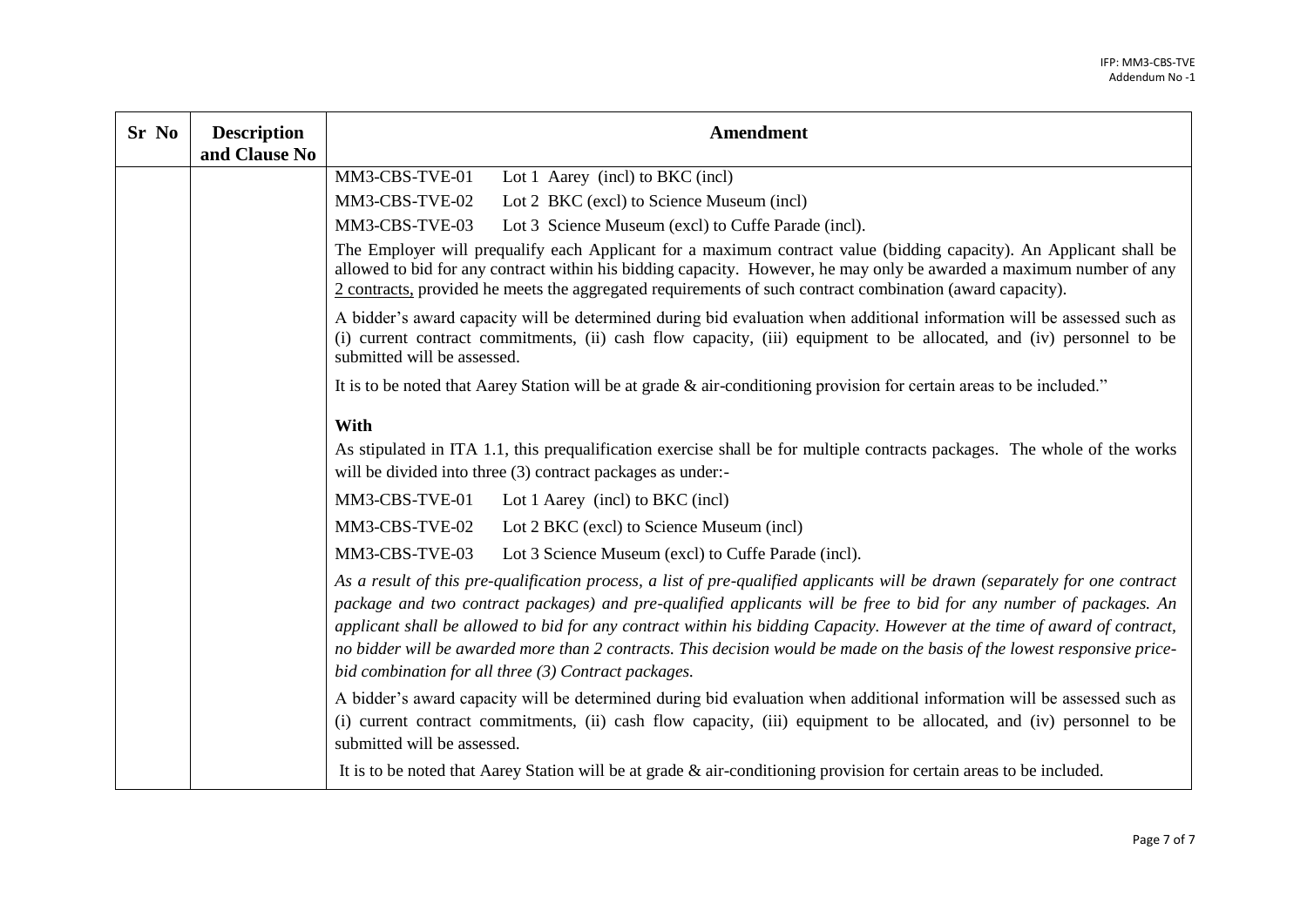#### **1. Description of the Works**

#### A. **Project Description**

The Mumbai Metro Line 3 (MML3) consists of 26 underground stations and one station at grade with the total length of approximately 32.5 km. There will be 9 interchange stations with 6 crossovers. The tunnel diameter will be 5.8m. The train will be an eight (8) car train with the overall length of approximately 178 m.

#### B. **General**

*The Bid document to be issued by the MMRC will include outline of design/ construction guidelines as a part of Employer's Requirements. This will cover performance and provide technical requirements to deliver desirable features.*

The scope of work comprises design, manufacture, supply, installation, testing and successful commissioning of equipment forming Tunnel Ventilation and Environmental Control System for the Mumbai Metro Line 3 (MML3) project along with training staff on the system operation and maintenance, and, with maintenance of the Tunnel Ventilation System (TVS) and Environment Control Systems (ECS) till the end of the testing and commissioning of the whole MML3 metro rail system. The scope of the works may be divided into three lots, viz, MM3-CBS-TVE-01(Lot 1), MM3-CBS-TVE-02 (Lot 2) and MM3-CBS-TVE-03 (Lot3). It also includes the supply of spares and special maintenance tools and the supply of operation & maintenance manuals. The equipment required for the project shall feature all equipment and systems required to form part of TVS and ECS. Employer may enter into maintenance contract with the contractors for a period of 3 to 5 years post DLP.

The successful Bidder will be responsible for coordinating all interfaces between the systems offered by him and other packages awarded to other Contractors which impinge upon his design e.g. Electrical & Mechanical (E&M), Rolling Stock, Tunnel fixed structure, Station buildings and platforms, Signalling and Telecommunication, maintenance management information system, Platform Screen Doors System, if any etc. MMRC will supervise/facilitate the coordination between the Contractor and other designated contractors. However, the Contractor will allow for liaison with, and modifications to his design to cater for the work of such other Contractors for common design approaches and standardisation on system implementation practices.

The contractors shall understand the complexity of the metro systems on the large industrial grade fire rated ventilation fan systems, no single point of failure systems, redundancies of equipment and control systems, congested services coordination in limited available space, planning for the life cycle replacements without stopping revenue service.

The successful Bidder will also be required to provide sufficient technical data, (dimensions, weight and mounting details) including maintenance schedules, inspection/repair procedure for any machinery/plant required for equipment/ sub-systems. In addition other technical interface details will be provided to enable other project contractors to proceed in parallel with their design and development.

Safety worthiness of the system will be evaluated by Commissioner of Metro Rail Safety under Ministry of Civil Aviation Govt. of India.

The Contractor should be in position to provide necessary support (have experts with adequate knowledge and experience, qualification, and to submit such documentation as required) to assist MMRC for effective interaction with Indian authorities viz. Ministry of Railways, RDSO, Commissioner of Metro Railway Safety, EIG and Mumbai Fire Service (MFS).

The contractor shall be responsible for obtaining relevant certificates or clearance from local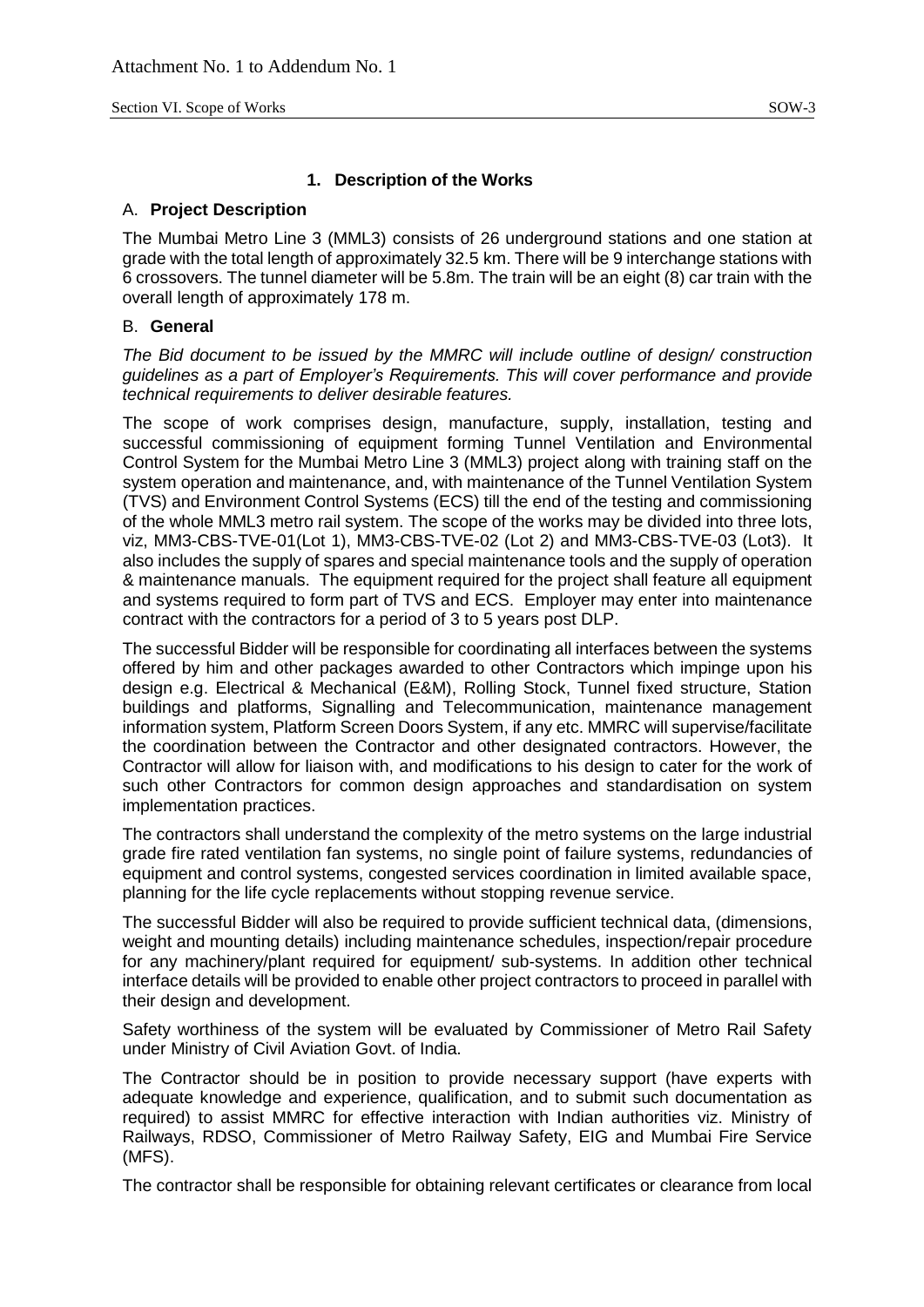#### Section VI. Scope of Works SOW-4

civic authorities, completion certificates, fire clearance etc. MMRC shall extend necessary assistance wherever possible. However, it will be the ultimate responsibility of the contractor to obtain all the required relevant certificates or clearances as per the time schedule prescribed by MMRC.

The successful Bidder will have to ensure transfer of technology for detail design, indigenous, system assembly, installation, maintenance and software customization/modification with in a defined time frame. For that purpose, the Applicants may set up suitable facilities in India.

The contractor shall be responsible for the preliminary design stage, detail design stage, working / shop drawing stage to the stage of execution and preparation of As Built Drawings.

The work is likely to cover Detail Engineering, Supply, Installation, Preparation of Operation and Maintenance Manual, Training of Maintenance/Operation Personnel, Testing and Commissioning of the Environment Control System (ECS) and Tunnel Ventilation System (TVS) of Mumbai MRTS Line-3 for 26 underground stations and Air Conditioning at one at grade station in 3 construction lots and associated tunnel and ramp sections.

For all the underground stations, the TVS and ECS shall broadly adopt the following system configuration concept subject to outcome of SES/CFD study:

- i. Tunnel ventilation fans shall be used for tunnel ventilation purpose *and also for trackway fire exhaust (in case of fire on platform track).*
- ii. The Over Track Exhaust system *shall normally function for OTE purpose. However it shall* also be used for Station smoke exhaust *in emergencies.* The supply air ducts will be utilised for smoke exhaust in case of fire in the station.

### C. **Tunnel Ventilation System (TVS)**

The scope of TVS comprises detailed design, coordination with all relevant parties, procurement, installation, testing and successful commissioning for the underground part of the corridors. The Tunnel Ventilation System shall consist of:

- i. TVS simulation by utilising the Subway Environmental Simulation (SES) computer program or the equivalent software. Simulation software, approach and the modelling results synchronisations shall be agreed and coordinated among the construction contracts. The SES simulation for the whole line shall be the scope of work for Contract Lot-1(MM3-CBS-TVE-01). Contract Lots 2 and 3 shall coordinate with Contract Lot -1 for the implementation of the tunnel ventilation system performance as per the simulation results.
- ii. Computational fluid dynamics (CFD) modelling for the station, trackway, siding tracks, etc. fire simulations.
- iii. Ventilation Systems for Trackway Exhaust system including fans, dampers and steel ductworks,
- iv. TVS including fans, dampers, steel ductworks and velocity sensors,
- v. Tunnel ventilation control system including the SCADA for the stations, the OCC and BCC,

Associated electrical power supply and distribution system between the low voltage main panel and Tunnel Ventilation equipment

## D. **Environment Control Systems (ECS)**

The scope of ECS comprises detailed design, coordination with all relevant parties, manufacture, procurement, installation, testing and successful commissioning for the corridor. The ECS shall consist of: